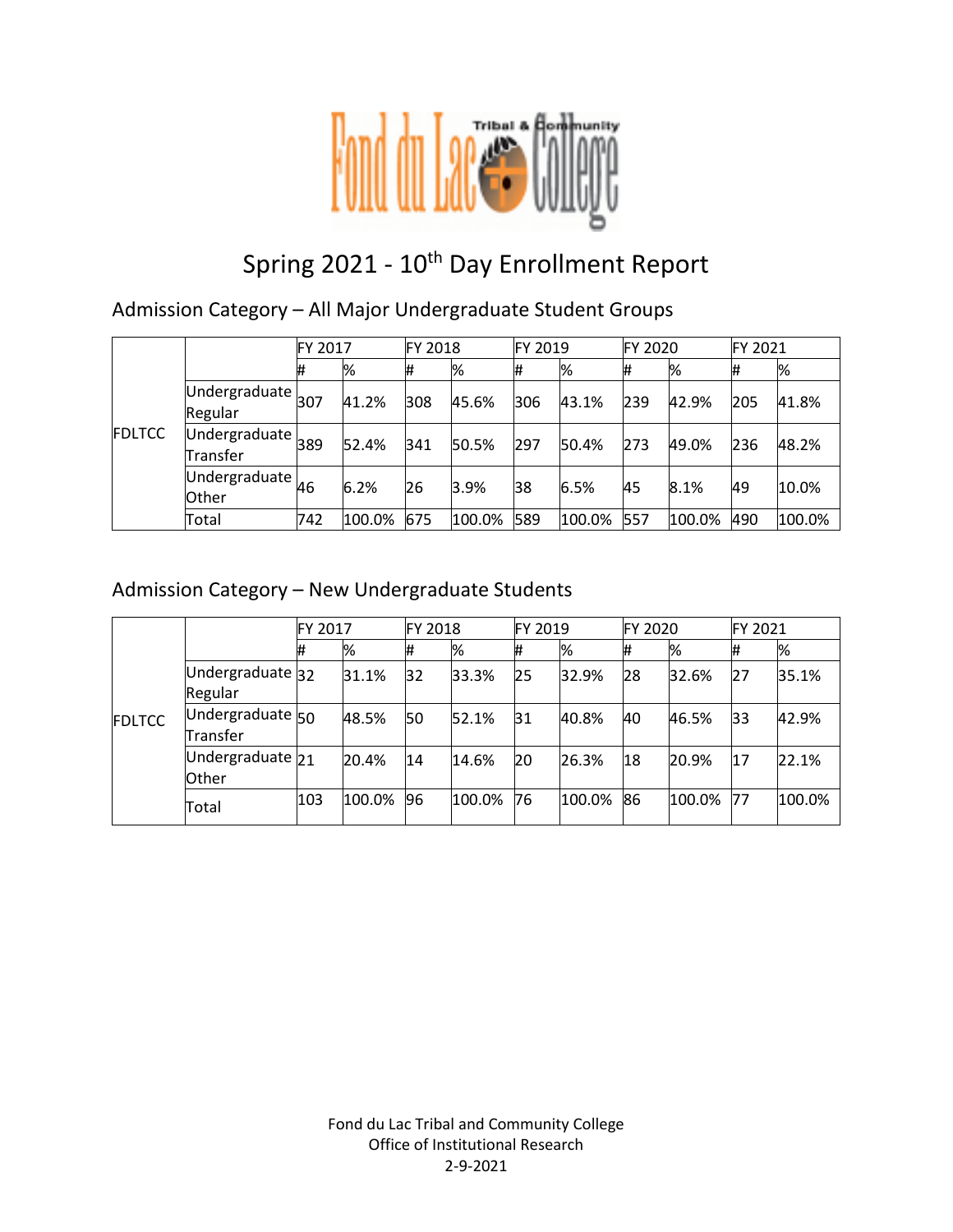|               |                               | FY 2017 |        | <b>FY 2018</b> |        | FY 2019 |        | FY 2020 |        | FY 2021 |        |
|---------------|-------------------------------|---------|--------|----------------|--------|---------|--------|---------|--------|---------|--------|
| <b>FDLTCC</b> |                               | 1#      | %      |                | %      | #       | %      | #       | %      |         | %      |
|               | Undergraduate 275<br>Regular  |         | 43.0%  | 276            | 47.8%  | 229     | 44.6%  | 211     | 44.8%  | 178     | 43.6%  |
|               | Undergraduate 339<br>Transfer |         | 53.1%  | 291            | 50.4%  | 266     | 51.9%  | 233     | 49.5%  | 202     | 49.5%  |
|               | Undergraduate 25<br>Other     |         | 3.9%   | 10             | 1.7%   | 18      | 3.5%   | 27      | 5.7%   | 28      | 6.9%   |
|               | Total                         | 639     | 100.0% | 577            | 100.0% | 513     | 100.0% | 471     | 100.0% | 408     | 100.0% |

# Admission Category – Returning Undergraduate Students

# Race and Ethnicity – Undergraduate Students

|               |                                              | FY 2017 |        | FY 2018                  |                | FY 2019        |        | FY 2020 |        | FY 2021 |                              |
|---------------|----------------------------------------------|---------|--------|--------------------------|----------------|----------------|--------|---------|--------|---------|------------------------------|
|               |                                              | #       | %      | #                        | %              | #              | %      | #       | %      | #       | %                            |
|               | American<br>Indian or<br>Alaskan Native      | 125     | 16.8%  | 124                      | 18.4%          | 94             | 16.0%  | 104     | 18.7%  | 95      | 19.4%                        |
|               | Nonresident<br>Alien                         |         | -      | $\overline{\phantom{a}}$ | $\overline{a}$ |                |        |         |        |         | $\qquad \qquad \blacksquare$ |
|               | Asian                                        |         | 0.9%   | 7                        | 1.0%           | 7              | 0.2%   | 6       | 1.1%   | 4       | 0.8%                         |
| <b>FDLTCC</b> | <b>Native</b><br>Hawaiian or<br>Other People |         | 0.1%   | 2                        | 0.3%           | 11             | 0.2%   |         |        |         |                              |
|               | Black or African <sub>54</sub><br>American   |         | 7.3%   | 39                       | 5.8%           | 45             | 7.6%   | 42      | 7.5%   | 32      | 6.5%                         |
|               | Hispanic of<br>Any Race                      | 22      | 3.0%   | 17                       | 2.5%           | 25             | 4.2%   | 16      | 2.9%   | 15      | 3.1%                         |
|               | White                                        | 453     | 61.1%  | 409                      | 60.6%          | 364            | 61.8%  | 325     | 58.3%  | 295     | 60.2%                        |
|               | Two or More<br>Races                         | 76      | 10.2%  | 75                       | 11.1%          | 51             | 8.7%   | 61      | 11.0%  | 41      | 8.4%                         |
|               | Unknown Race 4<br>and Ethnicity              |         | 0.5%   | $\overline{2}$           | 0.3%           | $\overline{2}$ | 0.3%   | 2       | 0.4%   | 7       | 1.4%                         |
|               | Total                                        | 742     | 100.0% | 675                      | 100.0%         | 589            | 100.0% | 557     | 100.0% | 490     | 100.0%                       |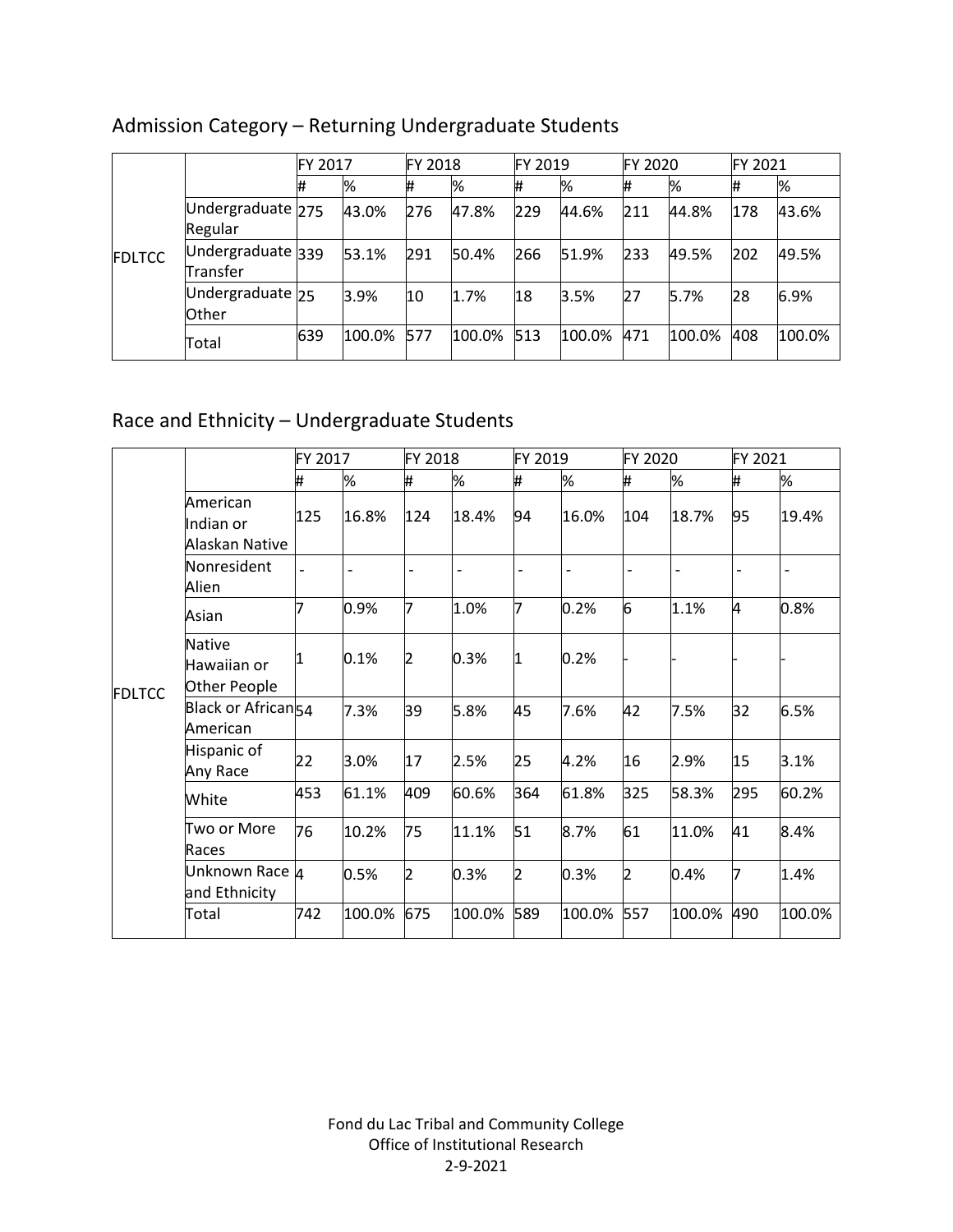|                       |          | FY 2017 |           | FY 2018 |           | FY 2019 |           | FY 2020             |              | <b>FY 2021</b>                                                             |        |
|-----------------------|----------|---------|-----------|---------|-----------|---------|-----------|---------------------|--------------|----------------------------------------------------------------------------|--------|
| <b>FDLTCC</b>         |          | #       | %         | #       | %         | ₩       | %         | #                   | %            | ₩                                                                          | %      |
|                       | Yes      | 584     | 78.7%     | 537     | 79.6%     | 446     | 75.7%     | 442                 | 79.4%        | 367                                                                        | 74.9%  |
|                       | No       | 100     | 13.5%     | 89      | 13.2%     | 83      | 14.1%     | 72                  | 12.9%        | 68                                                                         | 13.9%  |
|                       | Unknown  | 58      | 7.8%      | 49      | 7.3%      | 60      | 10.2%     | 43                  | 7.7%         | 55                                                                         | 11.2%  |
|                       | Total    | 742     | 100.0%675 |         | 100.0%589 |         | 100.0%557 |                     | 100.0%490    |                                                                            | 100.0% |
|                       | Yes      | 78,453  | 57.0%     | 75,908  | 57.4%     | 72,297  | 56.9%     | 69,369 57.1% 61,862 |              |                                                                            | 55.8%  |
| Minn. State<br>System | No       | 31,714  | 23.0%     | 29,344  | 22.2%     | 27,705  | 21.8%     | 27,093              | 22.3% 25,167 |                                                                            | 22.7%  |
|                       | lUnknown | 31,714  | 23.0%     | 29,344  | 22.2%     | 27,705  | 21.8%     | 25,057              | 20.6%        | $ 23,873\rangle$                                                           | 21.5%  |
|                       | Total    |         |           |         |           |         |           |                     |              | 137,666 100.0% 132,178 100.0% 126,955 100.0% 121,519 100.0% 110,901 100.0% |        |

# Underrepresented Undergraduate Students

# Student Load – Full/Part Time, Undergraduate Students

|               |                  | <b>FY 2017</b> |            | FY 2018                                                                             |            | FY 2019 |            | FY 2020 |            | <b>IFY 2021</b> |        |
|---------------|------------------|----------------|------------|-------------------------------------------------------------------------------------|------------|---------|------------|---------|------------|-----------------|--------|
|               |                  | #              | %          | ₩                                                                                   | ℅          | #       | ℅          | #       | %          | #               | %      |
| <b>FDLTCC</b> | <b>Full Time</b> | 417            | 56.2%      | 367                                                                                 | 54.4%      | 327     | 55.5%      | 335     | 60.1%      | 217             | 60.1%  |
|               | <b>Part Time</b> | 325            | 43.8%      | 308                                                                                 | 45.6%      | 262     | 44.5%      | 222     | 39.9%      | 273             | 39.9%  |
|               | Total            | 742            | 100.0% 675 |                                                                                     | 100.0% 589 |         | 100.0% 557 |         | 100.0% 490 |                 | 100.0% |
| Minn.         | <b>Full Time</b> | 72,831         | 52.9%      | 70,477                                                                              | 53.3%      | 67,696  | 53.3%      | 64,505  | 53.1%      | 56,690          | 51.1%  |
| State         | <b>Part Time</b> | 64,835         | 47.1%      | 61,701                                                                              | 46.7%      | 59,259  | 46.7%      | 57,014  | 46.9%      | 54,212          | 48.9%  |
| System        | Total            |                |            | 137,666  100.0%  132,178  100.0%  126,955  100.0%  121,519  100.0%  110,902  100.0% |            |         |            |         |            |                 |        |